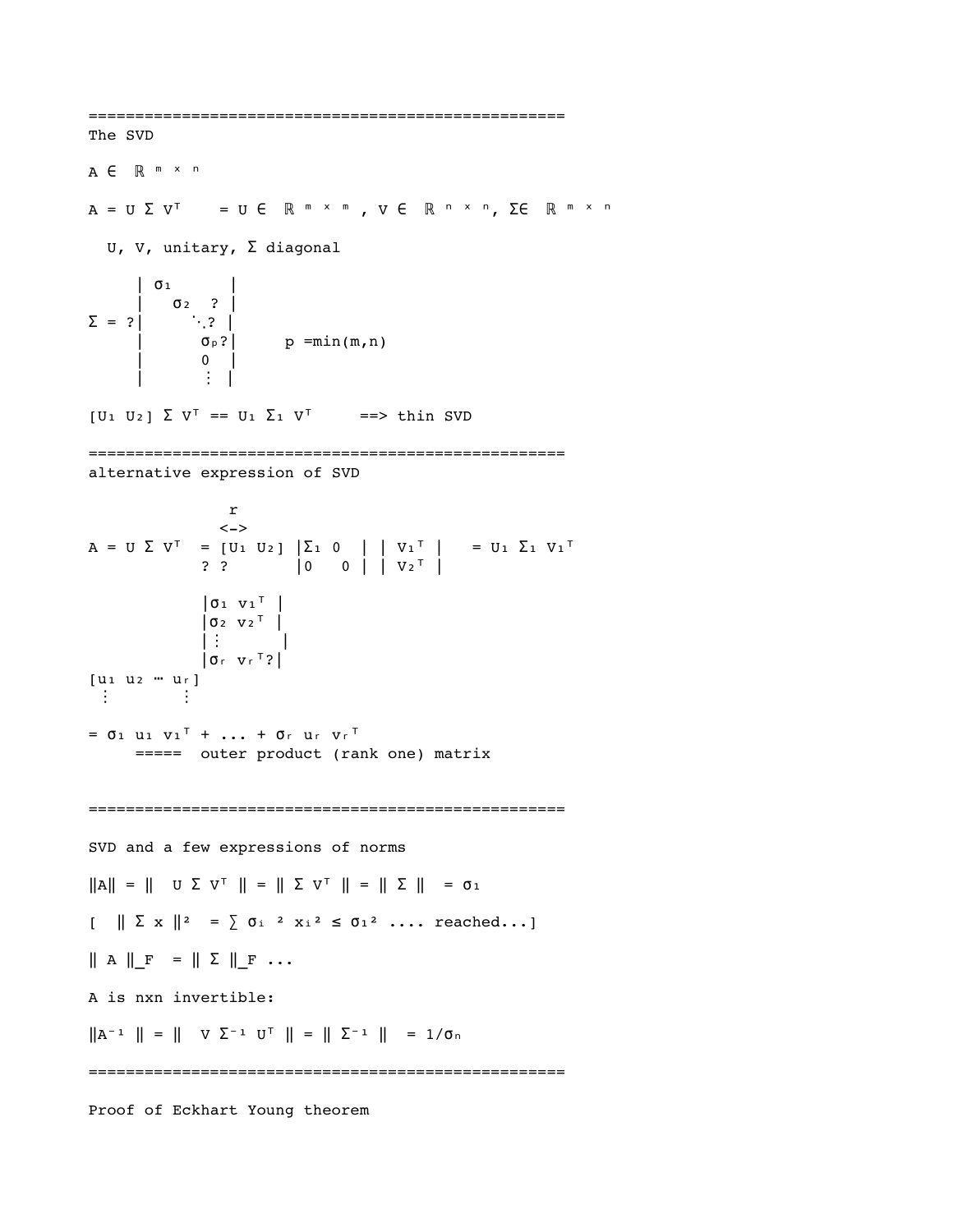$X = \text{span}\{v_1, ..., v_{k+1}\}$  => dim  $(X) = k+1$ null(B) => dim(Null(B)) = nk claim:  $X \bigcap Null(B) \neq \{0\}$ Let  $x \circ \in X \cap \text{Null}(B)$ write in basis V:  $x_0 = V y$  y = |yi| r+1 components  $|0|$ assume  $\| x_0 \| = 1$  =  $\| y_1 \| = 1$ ——— 1)  $\| A - B \| \ge \sigma_{k+1}$ ?  $\| A - B \| \ge \| (A - B) x \cdot \| = \| A x \cdot \|$  $=$   $\parallel$  U  $\sum$  V<sup>T</sup>  $\ge$   $\parallel$   $=$   $\parallel$   $\sum$   $\ge$   $\parallel$  $k+1$  $\parallel \; \Sigma \; y \; \parallel^2 \; = \; \sum \; \sigma_{\rm i} \; {}^2 \; \; y_{\rm i} \; {}^2 \; \geq \; \; \sum \; \sigma_{\rm k \; + \; 1} \; {}^2 \; \; y_{\rm i} \; {}^2 \; =$  $i=1$  $= 0 + 1^2$   $\sum y_i^2 = (0 + 1)^2$  $\parallel$  A - B  $\parallel$   $\geq$  0<sub>k+1</sub> 2)  $\| A - B \| = \sigma_{k+1}$ ? Take  $B = Ak$ r and a strong strong strong strong strong strong strong strong strong strong strong strong strong strong strong strong strong strong strong strong strong strong strong strong strong strong strong strong strong strong stro  $\| A - Ak \| = \| \sum \sigma_i u_i v_i^\top \| = \sigma_{k+1}$  i=k+1 Done. □ =================================================== Variation of the result: min { B , rank(B) = k}  $\|$  A - B  $\|$  =  $\sigma_{k+1}$ also true:  $min_{k}$   $\{ B, \text{ rank}(B) \le k \}$   $\| A - B \| = \sigma_{k+1}$  $min_{1}$   $\{ B$ ,  $rank(B) \leq j \}$   $|| A - B || = \sigma_{j+1} \geq \sigma_{k+1}$ =================================================== A  $v_i = \sigma_i$  ui ?? \_\_\_\_\_\_\_\_\_\_\_\_\_\_

 $[$   $0_1$   $u_1$   $v_1$ <sup>T</sup> + ... +  $0_r$   $u_r$   $v_r$ <sup>T</sup>  $]$   $v_i$  =  $0_i$   $u_i$   $u_i$   $v_i$   $v_i$  =  $0_i$   $u_i$